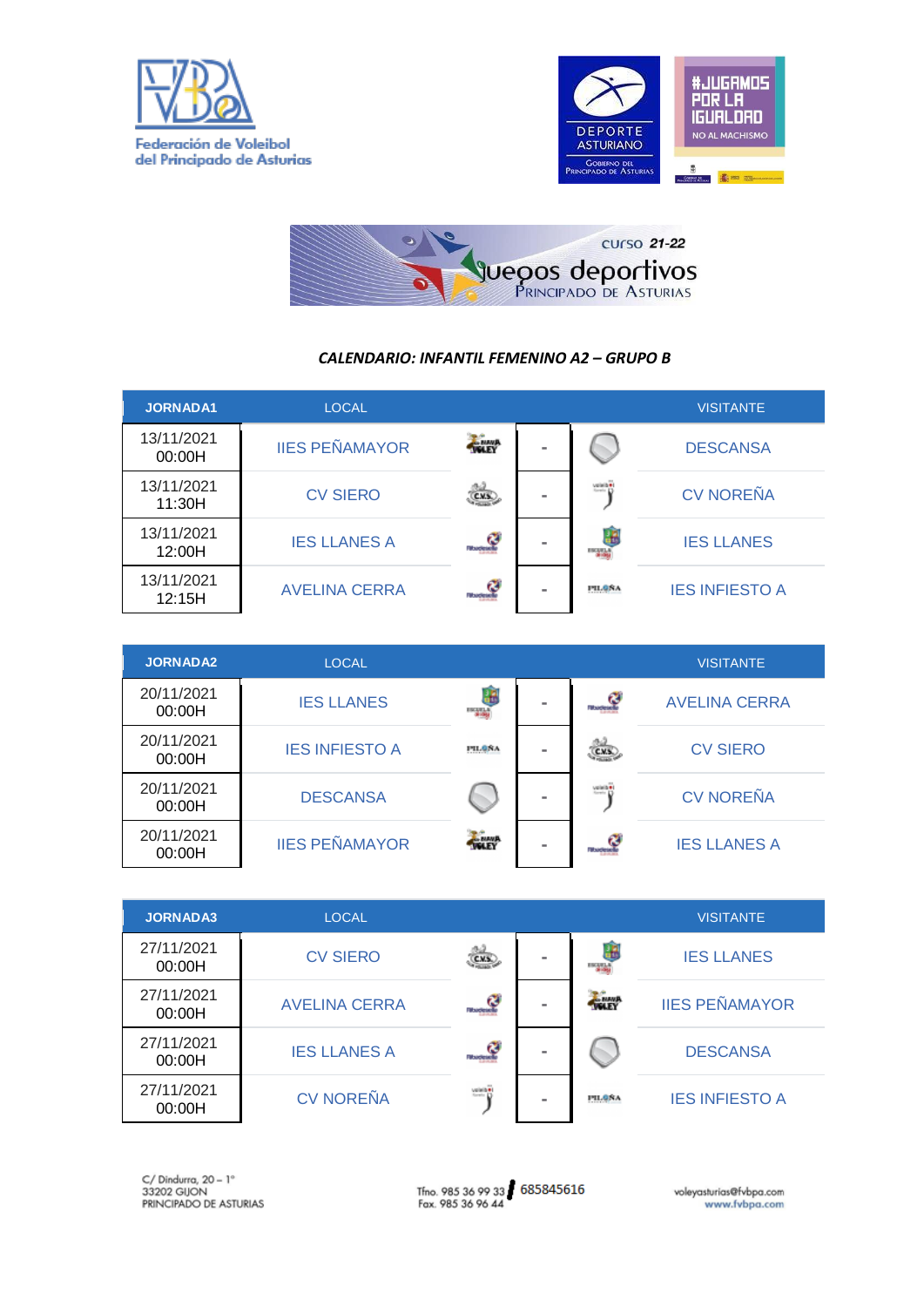



| <b>JORNADA4</b>      | LOCAL                 |                      |                      | <b>VISITANTE</b>      |
|----------------------|-----------------------|----------------------|----------------------|-----------------------|
| 11/12/2021<br>00:00H | <b>IIES PEÑAMAYOR</b> | <b>UGLEY</b>         | CXS.                 | <b>CV SIERO</b>       |
| 11/12/2021<br>00:00H | <b>IES LLANES</b>     | <b>ESCHIEL</b>       | voleiber<br>Trent 13 | <b>CV NOREÑA</b>      |
| 11/12/2021<br>00:00H | <b>DESCANSA</b>       |                      | PILGNA               | <b>IES INFIESTO A</b> |
| 11/12/2021<br>00:00H | <b>IES LLANES A</b>   | <b>Filippochesis</b> |                      | <b>AVELINA CERRA</b>  |

| <b>JORNADA5</b>      | <b>LOCAL</b>          |                       |        |                       | <b>VISITANTE</b>      |
|----------------------|-----------------------|-----------------------|--------|-----------------------|-----------------------|
| 18/12/2021<br>00:00H | <b>CV NOREÑA</b>      | voietà et             | $\sim$ | <b>WALEY</b>          | <b>IIES PEÑAMAYOR</b> |
| 18/12/2021<br>00:00H | <b>CV SIERO</b>       | C.V.S.                | ÷      | æ                     | <b>IES LLANES A</b>   |
| 18/12/2021<br>00:00H | <b>AVELINA CERRA</b>  | c<br><b>Blueching</b> | ۰      |                       | <b>DESCANSA</b>       |
| 18/12/2021<br>00:00H | <b>IES INFIESTO A</b> | PIL@NA                | ۰      | £<br><b>ESCURRENT</b> | <b>IES LLANES</b>     |

| <b>JORNADA6</b>      | <b>LOCAL</b>          |                       |   |                    | <b>VISITANTE</b>  |
|----------------------|-----------------------|-----------------------|---|--------------------|-------------------|
| 15/01/2022<br>00:00H | <b>IES LLANES A</b>   | ø<br><b>Ricocessi</b> | - | voieibe            | <b>CV NOREÑA</b>  |
| 15/01/2022<br>00:00H | <b>IIES PEÑAMAYOR</b> | <b>MANA</b>           | - | <b>PILQSA</b>      | IES INFIESTO A    |
| 15/01/2022<br>00:00H | <b>DESCANSA</b>       |                       | - | Æ<br><b>ENGINE</b> | <b>IES LLANES</b> |
| 15/01/2022<br>00:00H | <b>AVELINA CERRA</b>  | ۵<br><b>Harpers</b>   |   | C.V.S.             | <b>CV SIERO</b>   |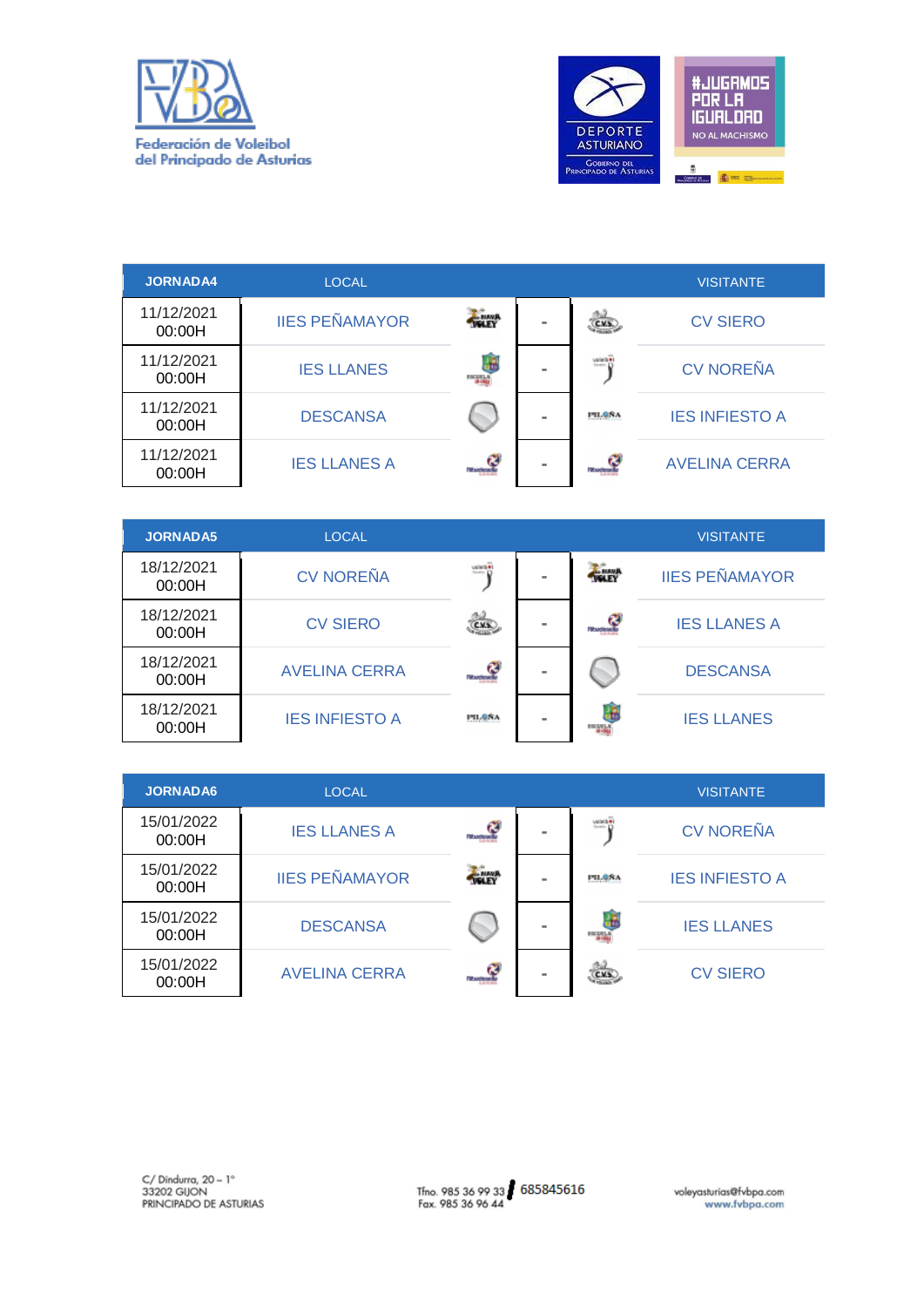



| <b>JORNADA7</b>      | <b>LOCAL</b>          |                                                          |                |              | <b>VISITANTE</b>      |
|----------------------|-----------------------|----------------------------------------------------------|----------------|--------------|-----------------------|
| 22/01/2022<br>00:00H | <b>IES INFIESTO A</b> | PILGNA                                                   | $\blacksquare$ | - 3          | <b>IES LLANES A</b>   |
| 22/01/2022<br>00:00H | <b>CV NOREÑA</b>      | ÿ                                                        |                | <b>S</b>     | <b>AVELINA CERRA</b>  |
| 22/01/2022<br>00:00H | <b>CV SIERO</b>       | $\frac{\partial \hat{\mathcal{L}}}{\partial \mathbf{x}}$ | $\equiv$       |              | <b>DESCANSA</b>       |
| 22/01/2022<br>00:00H | <b>IES LLANES</b>     |                                                          | $\equiv$       | <b>WALEY</b> | <b>IIES PEÑAMAYOR</b> |
|                      |                       |                                                          |                |              |                       |
| <b>JORNADA8</b>      | <b>LOCAL</b>          |                                                          |                |              | <b>VISITANTE</b>      |
|                      |                       |                                                          |                |              |                       |
| 29/01/2022<br>00:00H | <b>IES INFIESTO A</b> | PIL@NA                                                   | $\equiv$       | - 2          | <b>AVELINA CERRA</b>  |
| 29/01/2022<br>00:00H | <b>IES LLANES</b>     | 畵<br><b>PART</b>                                         |                | <b>S</b>     | <b>IES LLANES A</b>   |
| 29/01/2022<br>00:00H | <b>DESCANSA</b>       |                                                          | $\equiv$       | <b>THEY</b>  | <b>IIES PEÑAMAYOR</b> |
| 29/01/2022<br>00:00H | <b>CV NOREÑA</b>      | wi≠hiji                                                  | ÷              | C.V.S.       | <b>CV SIERO</b>       |
|                      |                       |                                                          |                |              |                       |

| <b>JORNADA9</b>      | <b>LOCAL</b>         |                 |          |                      | <b>VISITANTE</b>      |
|----------------------|----------------------|-----------------|----------|----------------------|-----------------------|
| 05/02/2022<br>00:00H | <b>AVELINA CERRA</b> | $\mathbf{G}$    | $\equiv$ | Æ<br><b>ENGINEER</b> | <b>IES LLANES</b>     |
| 05/02/2022<br>00:00H | <b>CV SIERO</b>      | CMS             |          | <b>PILGNA</b>        | <b>IES INFIESTO A</b> |
| 05/02/2022<br>00:00H | <b>CV NOREÑA</b>     | veletine)<br>Cl | m.       |                      | <b>DESCANSA</b>       |
| 05/02/2022<br>00:00H | <b>IES LLANES A</b>  | Rocessi         | m.       | <b>WALEY</b>         | <b>IIES PEÑAMAYOR</b> |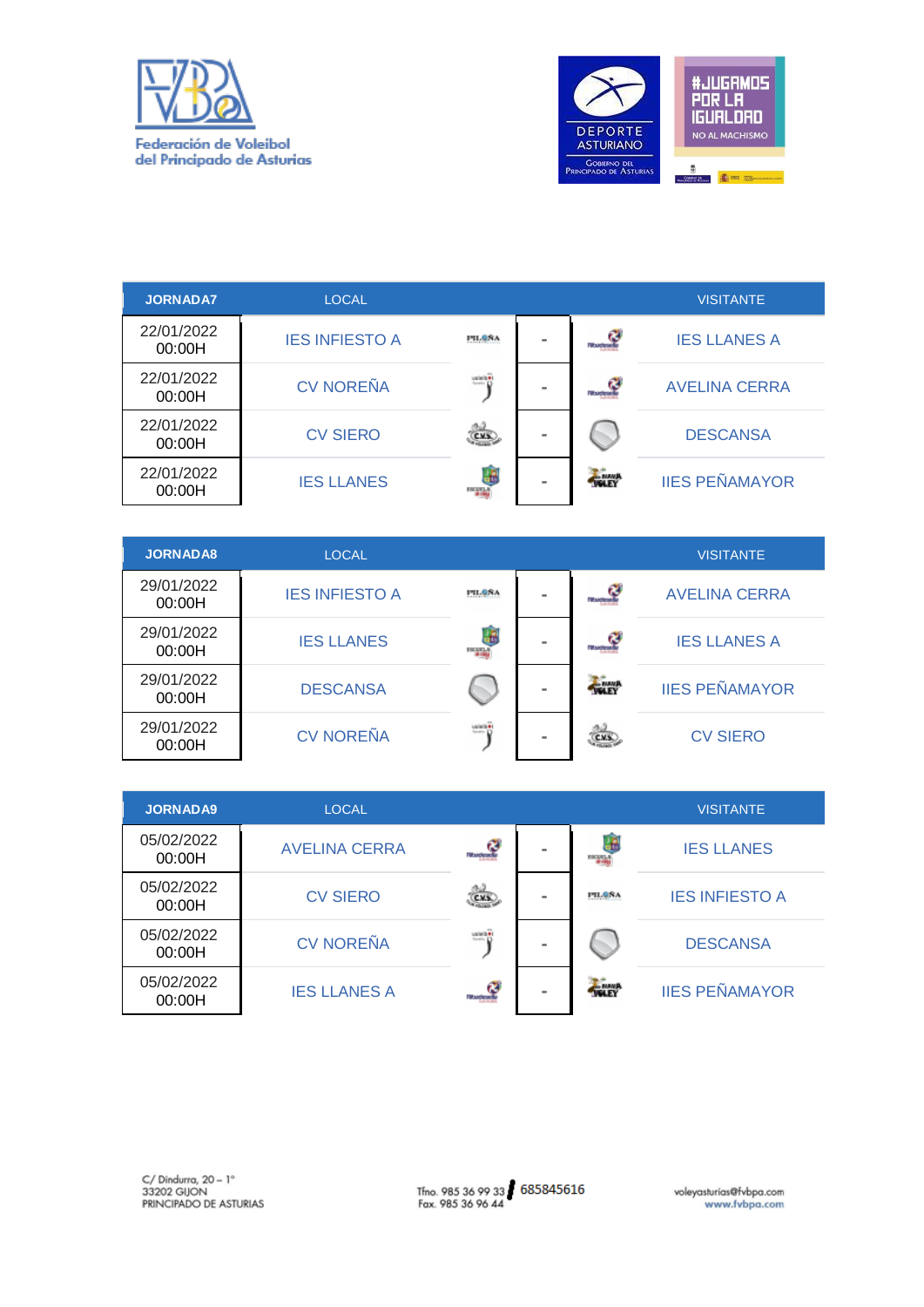



| <b>JORNADA10</b>     | <b>LOCAL</b>          |                |    |                                | <b>VISITANTE</b>     |
|----------------------|-----------------------|----------------|----|--------------------------------|----------------------|
| 12/02/2022<br>00:00H | <b>IES LLANES</b>     | <b>ESCALAR</b> |    | C.V.S.                         | <b>CV SIERO</b>      |
| 12/02/2022<br>00:00H | <b>IIES PEÑAMAYOR</b> | <b>UGLEY</b>   | m. | <b><i>Charless</i></b>         | <b>AVELINA CERRA</b> |
| 12/02/2022<br>00:00H | <b>DESCANSA</b>       |                |    | <b>Little and</b>              | <b>IES LLANES A</b>  |
| 12/02/2022<br>00:00H | <b>IES INFIESTO A</b> | <b>PILGNA</b>  |    | voietbe<br><b>Recentles</b> IT | <b>CV NOREÑA</b>     |

| <b>JORNADA11</b>     | <b>LOCAL</b>          |                                  |          |                     | <b>VISITANTE</b>      |
|----------------------|-----------------------|----------------------------------|----------|---------------------|-----------------------|
| 19/02/2022<br>00:00H | <b>CV SIERO</b>       | C.V.S.                           | $\equiv$ | <b>UNLEY</b>        | <b>IIES PEÑAMAYOR</b> |
| 19/02/2022<br>00:00H | <b>CV NOREÑA</b>      | veleta <mark>re</mark><br>Circum | $\equiv$ | Ŧ<br><b>ESCURLA</b> | <b>IES LLANES</b>     |
| 19/02/2022<br>00:00H | <b>IES INFIESTO A</b> | PIL@NA                           | -        |                     | <b>DESCANSA</b>       |
| 19/02/2022<br>00:00H | <b>AVELINA CERRA</b>  | «Radgas»                         | -        | a                   | <b>IES LLANES A</b>   |

| <b>JORNADA12</b>     | <b>LOCAL</b>          |                     |          |                      | <b>VISITANTE</b>      |
|----------------------|-----------------------|---------------------|----------|----------------------|-----------------------|
| 05/03/2022<br>00:00H | <b>IIES PEÑAMAYOR</b> | <b>WELEY</b>        |          | voieibe              | <b>CV NOREÑA</b>      |
| 05/03/2022<br>00:00H | <b>IES LLANES A</b>   | c<br><b>Rootese</b> | $\equiv$ | C.V.S.               | <b>CV SIERO</b>       |
| 05/03/2022<br>00:00H | <b>DESCANSA</b>       |                     | $\equiv$ | Ĝ<br><b>Rudestly</b> | <b>AVELINA CERRA</b>  |
| 05/03/2022<br>00:00H | <b>IES LLANES</b>     | <b>ESCURRENT</b>    | $\equiv$ | PILONA               | <b>IES INFIESTO A</b> |